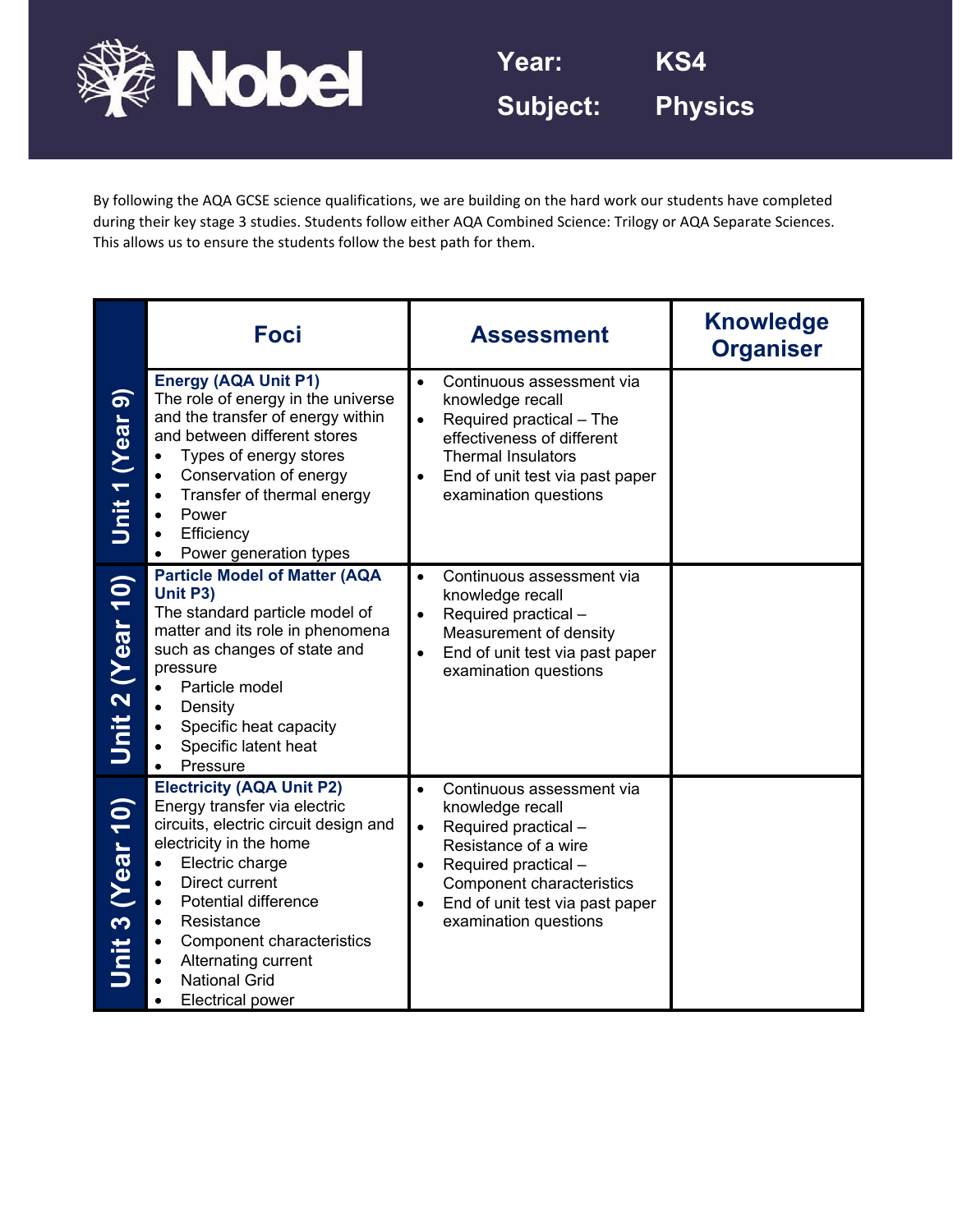

**Year: KS4** 

**Subject: Physics** 

| $\overline{10}$<br><b>Near</b><br>Unit 4                              | <b>Radiation (AQA Unit P4)</b><br>The structure of the atom and how<br>isotopes cause unstable nuclei<br>and hence ionising radiation. The<br>advantages and risks of nuclear<br>power in the modern world.<br>Structure of the atom<br>$\bullet$<br>Isotopes<br>$\bullet$<br>Alpha, beta and Gamma<br>$\bullet$<br>radiation<br>Nuclear equations and half life<br>$\bullet$<br>Radiation dose<br>$\bullet$<br>Uses of radiation<br>$\bullet$<br>Nuclear fission and fusion | $\bullet$ | Continuous assessment via<br>knowledge recall<br>End of unit test via past paper<br>examination questions                                                                                                                                                                                  |  |
|-----------------------------------------------------------------------|------------------------------------------------------------------------------------------------------------------------------------------------------------------------------------------------------------------------------------------------------------------------------------------------------------------------------------------------------------------------------------------------------------------------------------------------------------------------------|-----------|--------------------------------------------------------------------------------------------------------------------------------------------------------------------------------------------------------------------------------------------------------------------------------------------|--|
| $\overline{\overline{\mathbf{0}}}$<br>(Year <sup>-</sup><br>5<br>Unit | <b>Space (AQA Unit P8, Triple</b><br>Only)<br>The origins of the universe, from<br>the big bang, through the<br>formation of stars and galaxies,<br>planets and onwards to the fate of<br>the universe<br>Our solar system<br>$\bullet$<br>Life cycle of a star<br>Orbital motion<br>$\bullet$<br>Red shift<br>$\bullet$<br>Big bang theory<br>$\bullet$                                                                                                                     |           | Continuous assessment via<br>knowledge recall<br>End of unit test via past paper<br>examination questions                                                                                                                                                                                  |  |
| (0)<br><b>Near</b><br>$\bullet$<br>Unit                               | <b>Waves (AQA Unit P6)</b><br>Waves as a form of energy<br>transfer. Mechanical and<br>electromagnetic waves and their<br>importance in the world.<br>Transverse and longitudinal<br>$\bullet$<br>waves<br>Frequency, period and<br>$\bullet$<br>wavelength<br>Reflection and refraction<br>٠<br>Electromagnetic waves<br><b>Ionising Waves</b>                                                                                                                              |           | Continuous assessment via<br>knowledge recall<br>Required practical -<br>Measurement of wave<br>parameters<br>Required practical - Reflection<br>and refraction<br>Required practical -<br>Absorption of infrared<br>radiation<br>End of unit test via past paper<br>examination questions |  |